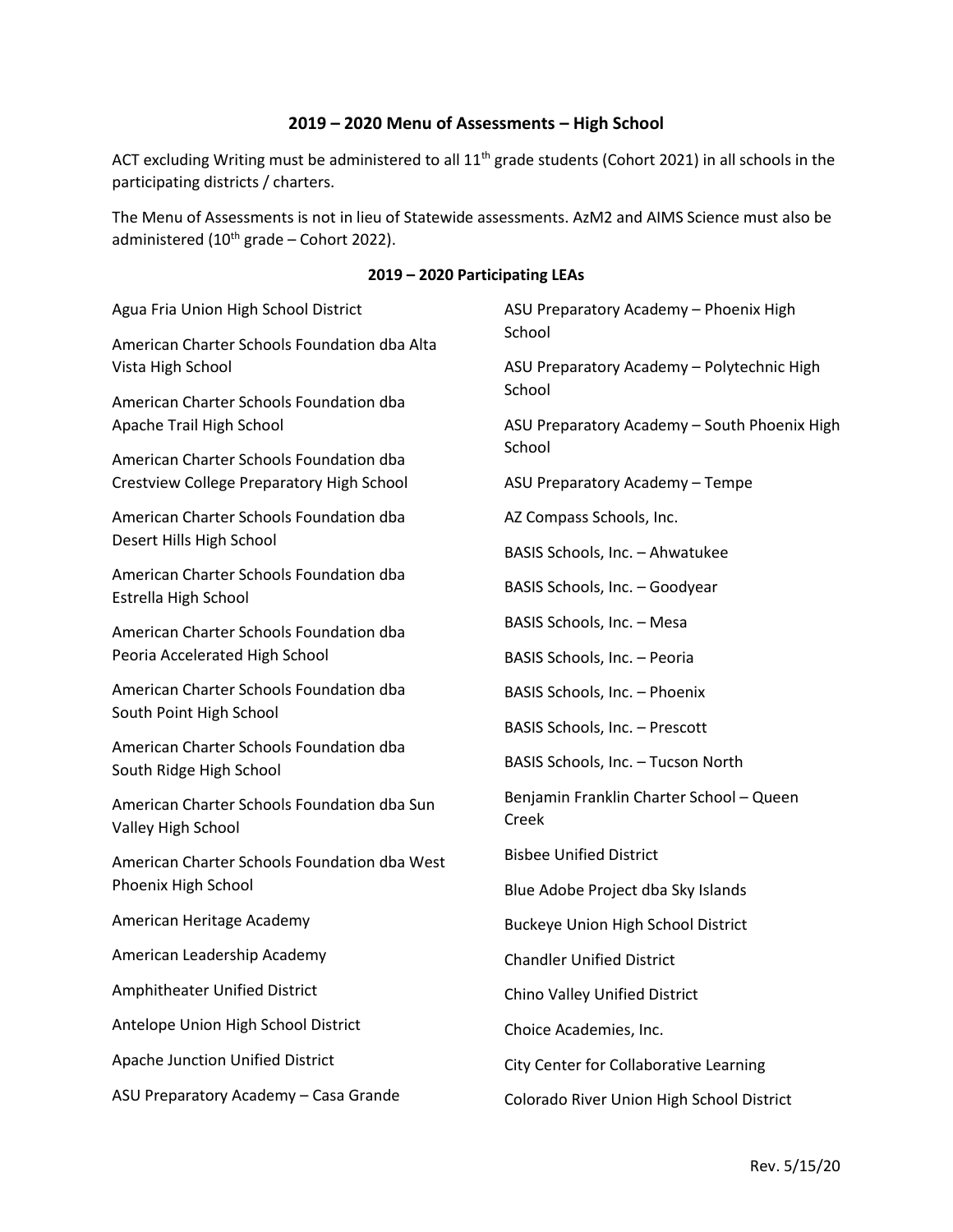Compass Points International Country Gardens Charter School Desert Heights Charter Schools Dysart Unified District EdKey, Inc. – Arizona Conservatory for Arts and Academics EdKey, Inc. – Sequoia Choice Schools EdKey, Inc. – Sequoia Pathway Academy EdKey, Inc. – Sequoia Village School Flagstaff Arts & Leadership Academy Flagstaff Unified District Flowing Wells Unified District Gilbert Unified District Girls Leadership Academy of Arizona Glendale Union High School District Globe Unified District Heber-Overgaard Unified District Heritage Academy, Inc. Heritage Academy Laveen, Inc. Heritage Academy Queen Creek, Inc. Higley Unified District Holbrook Unified District Humboldt Unified District James Madison Preparatory School Kaizen Education Foundation dba EL Dorado High School Kaizen Education Foundation dba Maya High School Kaizen Education Foundation dba Mission Heights Preparatory High School

Kaizen Education Foundation dba Skyview High **School** Kaizen Education Foundation dba Summit High School Kaizen Education Foundation dba Tempe Accelerated (Quest) High School Kayenta Unified District Kingman Unified District Lake Havasu School District Littlefield Unified District Marana Unified District Maricopa Unified District Mary C. O'Brien Accommodation District Mary Ellen Halvorson Education Foundation Mayer Unified District Mesa Unified District Metropolitan Arts Institute Miami Unified District Mingus Union High School District Mohave Accelerated Learning Center Nogales Unified District Northland Preparatory Academy Page Unified District Paradise Valley Unified District Paragon Science Academy Payson Unified District Peoria Unified District Phoenix Union High School District Pima Unified District

## Pinon Unified District